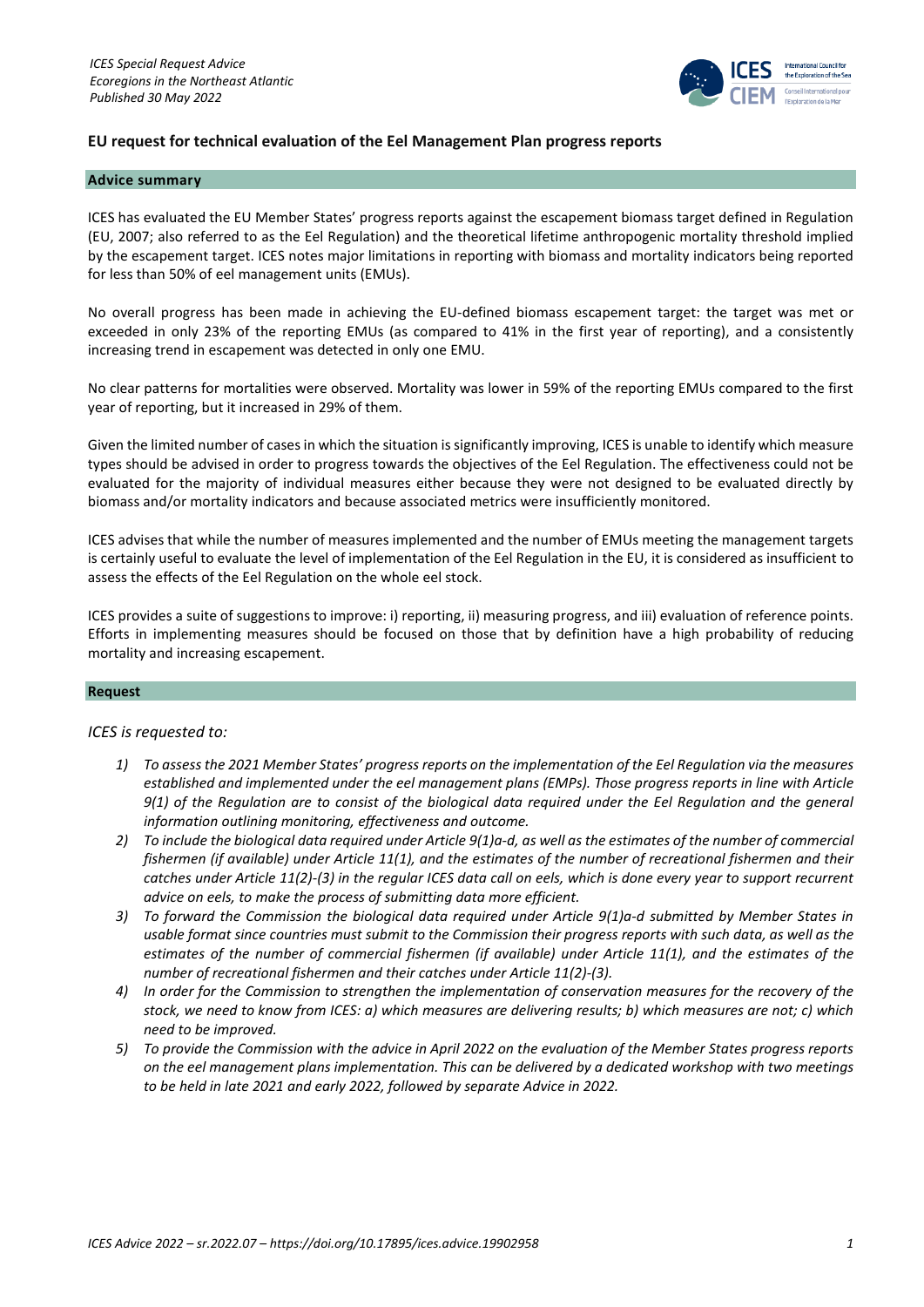#### **Elaboration on the advice**

*Assessing Member States' progress reports on the implementation of the Eel Regulation via the measures established and implemented under the EMPs.*

For this advice, EU Member States' (MS) progress was evaluated against the escapement target of 40% of the pristine escapement as defined in the Eel Regulation (EU, 2007) and the theoretical lifetime anthropogenic mortality threshold of ΣA = 0.92 implied by the target. Noting that neither the Eel Regulation nor the implied theoretical mortality threshold has been evaluated by ICES for its conformity with the precautionary approach; the advice therefore solely assesses compliance with a management target and not scientifically evaluated reference points.

Reporting in response to ICES eel data call (ICES, 2021a) was not complete (Table 1), with 11 out of 18 MS with eel management plans (EMPs) reporting both mortality and biomass indicators. On the EMU level, out of 84 (99 including UK and Norway) estimates of biomass indicators (B<sub>current</sub> and B<sub>0</sub>) were reported for 39 (53) EMUs, estimates of ΣA for 34 (49) EMUs, and both values were reported for 34 (48) EMUs. Reported values covered a period of at least five years (as necessary for trend analysis) for 35 (48) EMUs for biomass indicators and 31 (45) EMUs for ΣA.

The available information indicates that no overall progress has been made in achieving the EU-defined management target of 40% of pristine silver eel escapement ( $B<sub>current</sub>/B<sub>0</sub> > 0.4$ ) across the whole EU. Escapement biomass indicators, as reported by Member States, suggest that the escapement target is met or exceeded in nine reporting EMUs (ten including UK and Norway), which is less than in their first year of reporting when it was met or exceeded in 16 (20) EMUs. While estimates of  $B_0$  are difficult to compare between EMUs (and thus also  $B_{\text{current}}(B_0)$ , estimates of  $B_{\text{current}}$  are more robust in terms of relative trends within the EMUs. In 28 (41) of the reporting EMUs, Bcurrent is lower today as compared to the first year of reporting.

In 20 EMUs (25 including UK and Norway) ΣA is lower currently than in the first year of reporting. An increase was reported for ten (19) EMUs, and four (five) EMUs showed no change (but mortalities were reported as zero in these). A total of 28 (38) reporting EMUs remain below a mortality threshold of ΣA = 0.92 as compared to 23 (35) in the first year of reporting. Only nine (ten) EMUs, reporting both mortality and biomass indicators, currently have escapement biomass > 40% and mortality rates below a mortality threshold of ΣA = 0.92 (i.e. the desired state in both indicators). Another 19 (27) EMUs have ΣA below 0.92 but with escapement biomass below the management target. The remaining six (11) reporting EMUs have ΣA above 0.92 and escapement biomass below the management target (one EMU only reported mortality, which was below 0.92).

A trend analysis was carried out to test for a consistent increasing or decreasing trend in mortality and biomass indicators over the reported time period. The analysis showed no overall progress towards the escapement target with a significant downwards trend in 18 EMUs (22 including UK and Norway) and an increase in escapement for a single EMU only. For mortality, ΣA showed no downward trend in the majority of EMUs, it consistently increased in six (nine) EMUs, while a consistent decrease was detected in nine (ten). Given the limited number of cases in which the situation is significantly improving, it is difficult to statistically detect what specific management measures could be associated with progress towards the objectives of the Eel Regulation.

In 2021, MS reported a total of 1019 measures related to: i) commercial fisheries, ii) eel trade and marketing, iii) habitat improvements, iv) hydropower and obstacles, v) recreational fisheries, vi) scientific monitoring, vii) restocking, and viii) eel governance (Table 2). Measures related to commercial fisheries, recreational fisheries, and hydropower and obstacles were the most abundant accounting for about 63% of the measures reported across all EMUs. Across measures, 56% are reported fully implemented and 19% as partially implemented, while about 8% of the measures were not implemented or were stopped. It is often not clear to what extent these measures are interlinked and mutually supportive. A large proportion of measures related to fisheries (commercial and recreational) were fully implemented while more than half of those related to hydropower and obstacles were either only partially implemented or not implemented. Counting the number of measures by category is an indication of management activity/success but does not provide information on how successful management is/will be in eel conservation and rebuilding.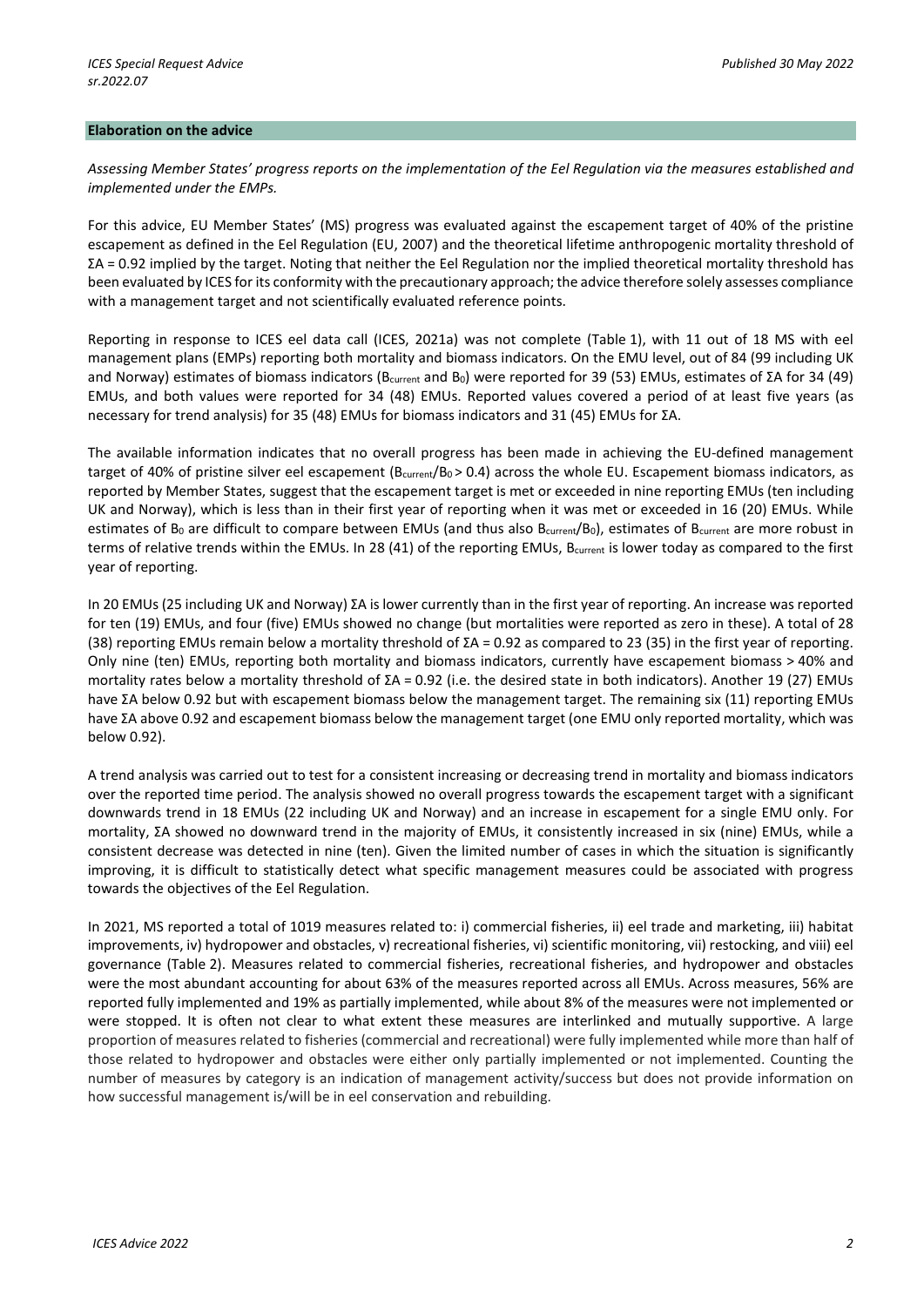The number of EMUs in MS that meet the targets of the Eel Regulation cannot be taken as an indicator of the state of the eel stock. Even if the targets of the Eel Regulation are fully met in all MS, the situation remains unclear in EMUs located outside the EU. In addition, the size of the eel stock contained in the different EMUs varies, with those (larger) EMUs containing more eels, presumably having a relatively bigger influence on the overall condition of eel stock. Thus, even in the case of a large proportion or all EU EMUs meeting the targets of the Eel Regulation, the eel stock as a whole could still be in a critical state.

| Measure category              | Fully<br>implemented | Partially<br>implemented | <b>Not</b><br>implemented | <b>Not</b><br>pertinent | Stopped     | No data      | Total<br>number |
|-------------------------------|----------------------|--------------------------|---------------------------|-------------------------|-------------|--------------|-----------------|
| <b>Commercial fisheries</b>   | 60.8% (206)          | $7.7\%$ (26)             | $0.9\%$ (3)               | 15.0% (51)              | 10.9% (37)  | $4.7\%$ (16) | 339             |
| Eel trade and marketing       | 85.7% (42)           | $12.2\%$ (6)             | $2.0\%(1)$                | $0\%$ (0)               | $0\%$ (0)   | $0\%$ (0)    | 49              |
| Habitat improvement           | 24.7% (20)           | 27.2% (22)               | $6.2\%$ (5)               | 28.4% (23)              | $0\%$ (0)   | 13.6% (11)   | 81              |
| Hydropower and<br>obstacles   | 37.9% (67)           | 39.0% (69)               | 10.7% (19)                | $9.6\% (17)$            | $1.1\%$ (2) | $1.7\%$ (3)  | 177             |
| <b>Recreational fisheries</b> | 57.1% (72)           | 23.8% (30)               | $1.6\%$ (2)               | 15.1% (19)              | $0.8\%(1)$  | $1.6\%$ (2)  | 126             |
| Scientific monitoring         | 73.1% (98)           | 16.4% (22)               | $1.5\%$ (2)               | $6.0\%$ (8)             | $2.2\%$ (3) | $0.8\%(1)$   | 134             |
| Restocking                    | 61.7% (50)           | 13.6% (11)               | $4.9\%$ (4)               | 14.8% (12)              | $4.9\%$ (4) | $0\%$ (0)    | 81              |
| Eel governance                | 37.5% (12)           | 18.8% (6)                | $0\%$ (0)                 | 34.4% (11)              | $0\%$ (0)   | $9.4\%$ (3)  | 32              |
| Total number                  | 567                  | 192                      | 36                        | 141                     | 47          | 36           | 1019            |

**Table 2** Implementation of eel management measures by category.

*Evaluation of the effectiveness of conservation measures reported by the Member States*

In many instances, conservation measures were not designed to be evaluated directly by biomass and mortality indicators. For this reason, and explicitly related to a lack of monitoring and/or associated metrics, it has not been possible to determine the effectiveness for the majority of reported measures (nearly 70% of cases). It was not possible to identify particularly effective measure types through a systematic approach; this does, however, not imply that there are no differences but is rather attributed to the limited data availability and more so the mostly missing effects.

## *Delivery of data*

Data delivery has been answered via separate provision, with the data supporting this advice is available at: <https://doi.org/10.17895/ices.data.19869373>

## **Suggestions**

ICES is unable to advise on the specifics of these for most/all the conservation measures listed in EMPs because (1) not all the EMU were reported on, or reported on fully, and/or (2) in many instances measures were not designed to be evaluated directly by biomass and mortality indicators.

## *1. Deficiencies in reporting*

- Reporting is mandatory and fully specified in the data call. However, there is still incomplete reporting of stock indicators, and inconsistent/incorrect treatment of restocking in estimating those indicators. The EU and MS should find a mechanism to ensure complete and consistent reporting and correct treatment of restocking.
- Transboundary EMUs should report a single set of indicators representing the entire EMU.
- Using common methods to estimate anthropogenic mortalities would aid confidence and comparability in these rates.

## *2. Measuring progress*

Measuring progress should be considered in terms of changes in (i) the eel population and in (ii) the success of managers tasked with implementing the EMPs.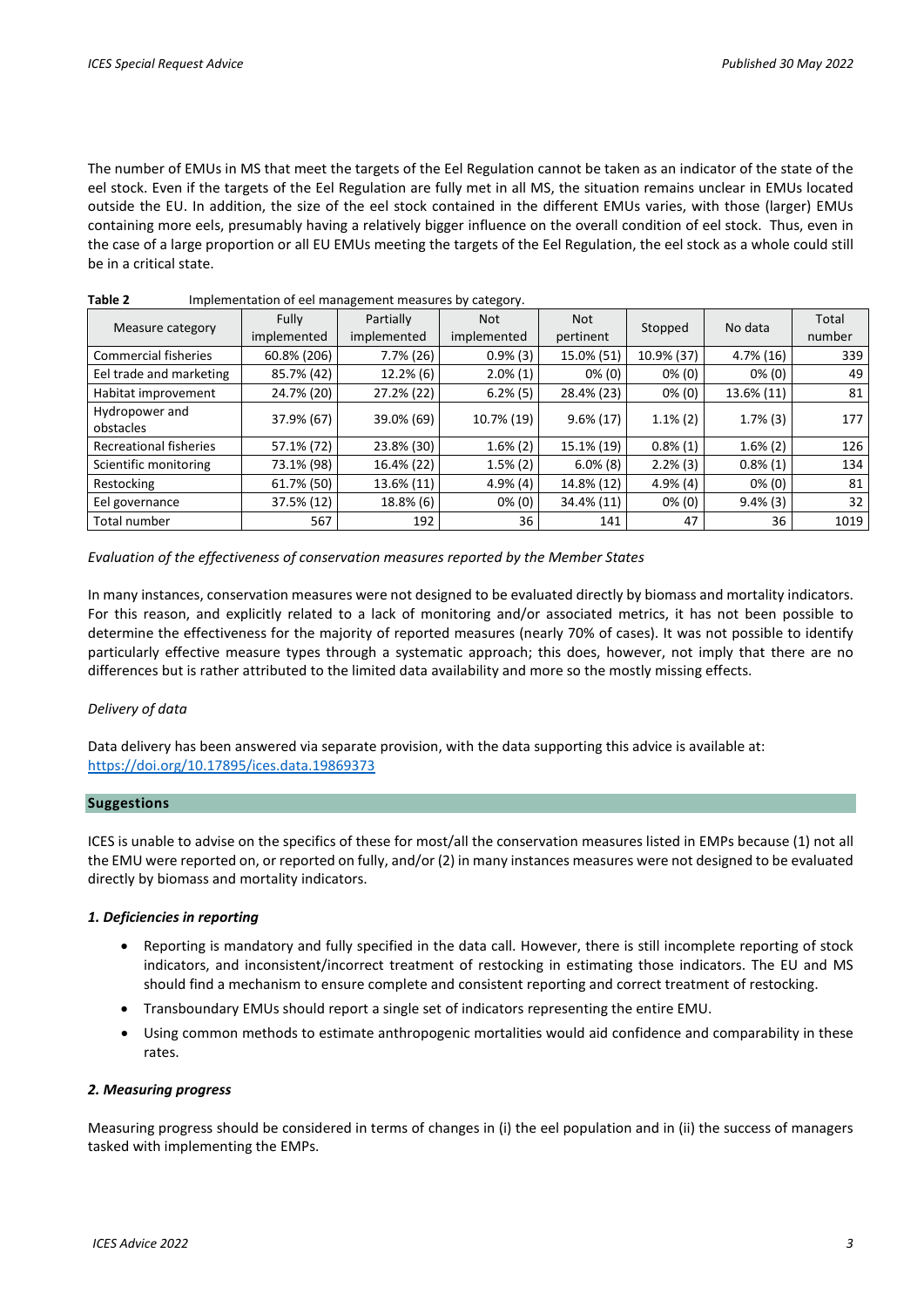### i) Progress of the eel population

- The effect of many individual conservation measures is not expected to be directly and immediately detected in changes in biomass or mortality; for example, a reduction in glass eel catches would take several years to translate into increased silver eel escapement biomass. Progress in these conservation measures can only be assessed in terms of changes in biomass and mortality indicators for the whole EMU.
- Except for fisheries, hydropower turbines, and pumps measures, most interventions that have been implemented among MS are not expected to have a direct or quantifiable impact on increasing biomass and escapement, and/or reducing mortality. Efforts in implementing measures should be focused on those measures that by definition have a high probability of reducing mortality and increasing escapement.
- The estimates of B<sub>0</sub> need to be fully reviewed to ensure they are correct and in turn to enable consistent comparability of the biomass managment target between MS and EMUs.
- In order to reduce mortalities in EMUs and for the whole stock, and to be internally consistent with the Eel Regulation's escapement biomass target, time-bound mortality limits need to be defined. These need to be lower when escapement biomass is below the target (considering both EMU and whole stock level).

### ii) Progress of management

• Counting the number of measures by category is an indication of management activity but does not provide information on how successful management is or will be in eel conservation and rebuilding. The suggestion is not to stop examining this metric but to consider it for what it really is: a metric of the management process.

### *3. Regional coordination*

• Regional coordination of management measures is recommended to avoid that eel escaping from an EMU in one MS is affected by anthropogenic mortalities in an EMU in another MS along their migration route. For example, for the Baltic Sea an unified stock assessment could be built using a single model including the data coming from the different EMUs.

### *4. Reference points*

• The Eel Regulation has not been evaluated for conformity with the precautionary approach. An evaluation would consider the appropriateness of the biomass target of 40% B<sub>0</sub> and of the corresponding limit total anthropogenic mortality of  $\Sigma A = 0.92$ .

#### **Basis of the advice**

#### **Background**

A management framework for eel within the EU was established in 2007 by Regulation (EU) No. 1100/2007 (EU, 2007; also referred to as the Eel Regulation). The objective of the Eel Regulation is the protection, recovery, and sustainable use of the stock. To achieve that objective, EU MS have developed EMPs for their river basin districts. These are designed to reduce anthropogenic mortalities, permitting with high probability the escapement to the sea of at least 40% of the silver eel biomass relative to the best estimate of escapement that would have existed if no anthropogenic influences had impacted the stock

### **Methods**

The evaluation is based on stock indicators of biomass and mortality, as reported by MS and other eel-range states (UK and Norway) for their individual EMUs in response to ICES 2021 eel data call (ICES, 2021a). These indicators were derived using a broad variety of data and methods. In addition, MS were asked to provide data on the number of recreational fishers, the fishing effort, method descriptions for data collection and assessment of biomass and mortality indicators, the final use of eels caught that are under 12 cm, and the implementation of measures listed in EMPs.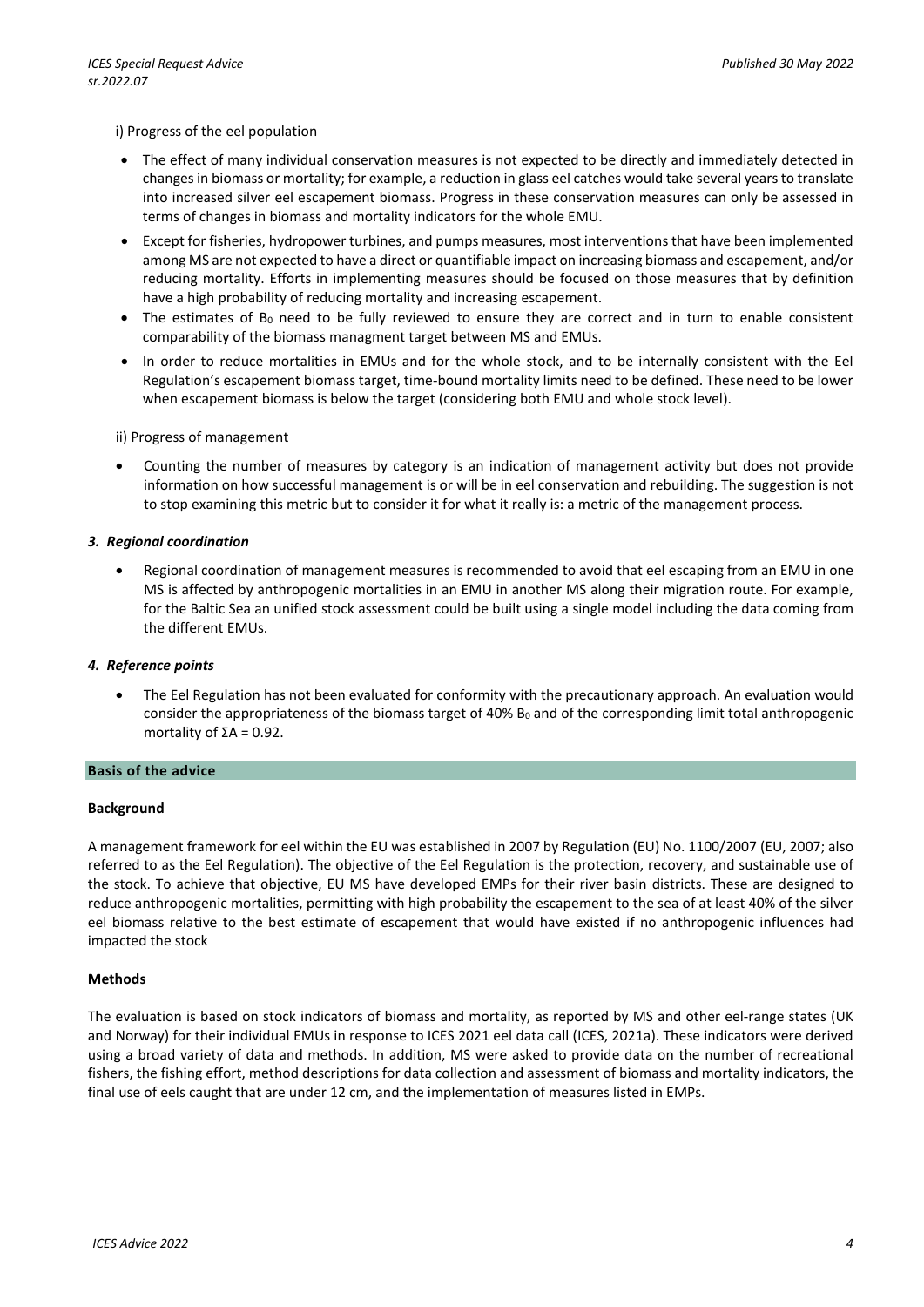#### **Table 1** Count of EMUs in EU Member States (numbers in parentheses include Member States, UK, and Norway\*) in terms of reporting and compliance with the aims of the Eel Regulation.

| Value                                                                                    | ΣΑ      | B <sub>current</sub> /B <sub>0</sub> |
|------------------------------------------------------------------------------------------|---------|--------------------------------------|
| <b>Total number of EMUs</b>                                                              | 84 (99) | 84 (99)                              |
| Total number of reporting EMUs                                                           | 34 (49) | 39 (53)                              |
| Total number of EMUs reporting more than five values                                     | 31 (45) | 35 (48)                              |
| Compliance with biomass/mortality threshold (most recent reported year)                  | 28 (38) | 9(10)                                |
| Compliance with biomass/mortality threshold (earliest reported year 2007 <sup>**</sup> ) | 23 (35) | 16 (20)                              |
| Increased since first reporting                                                          | 10 (19) | 8(9)                                 |
| Decreased since first reporting                                                          | 20(25)  | 28(41)                               |
| Unchanged since first reporting                                                          | 4(5)    | 3(3)                                 |
| Consistent increase over reported time period***                                         | 6(9)    | 1(1)                                 |
| Consistent decrease over reported time period***                                         | 9(10)   | 18 (22)                              |
| No significant trend over reported time period***                                        | 16 (26) | 16 (25)                              |

\* Norway is considered a single EMU.

\*\* Earliest year of reporting differed between countries (2007–2018).

\*\*\* Mann Kendall test, minimum of five values required, significance level alpha = 0.1.

*The reporting regime applied by the Commission specifies three biomass and three mortality reference points:*

| The amount of silver eel biomass that would have existed if no anthropogenic influences had impacted the<br>stock; reference point for the theoretical maximum quantity of silver eel expressed as biomass that would<br>have escaped from a defined eel producing area if no anthropogenic influences had impacted the stock. |
|--------------------------------------------------------------------------------------------------------------------------------------------------------------------------------------------------------------------------------------------------------------------------------------------------------------------------------|
| The current escapement biomass: the amount of silver eel biomass that currently escapes to the sea to<br>spawn, corresponding to the assessment year                                                                                                                                                                           |
| The subtotal fishing mortality rate, summed over the age groups in the stock for all fishery types                                                                                                                                                                                                                             |
| The subtotal anthropogenic mortality rate outside the fishery, summed over the age groups in the stock                                                                                                                                                                                                                         |
| The sum of anthropogenic mortalities, i.e. $\Sigma A = \Sigma F + \Sigma H$ ; refers to mortalities summed over the age groups<br>in the stock.                                                                                                                                                                                |
|                                                                                                                                                                                                                                                                                                                                |

*Further acronyms and terms, and their definitions used in this advice:* 

- EMP Eel Management Plan
- EMU Eel management unit; defined in an Eel Management Plan under the EU Eel Regulation 1100/2007
- Escapement The amount of eel that leaves (escapes) a water body, after taking account of all natural and anthropogenic losses; most commonly used with reference to silver eel – silver eel escapement
- 40% B0 target From the Eel Regulation (1100/2007): "The objective of each Eel Management Plan shall be to reduce anthropogenic mortalities so as to permit with high probability the escapement to the sea of at least 40% of the silver eel biomass relative to the best estimate of escapement that would have existed if no anthropogenic influences had impacted the stock".

### **Additional information**

B<sub>0</sub> is a common concept in standard population dynamics models for marine fish; it refers to the unfished equilibrium spawning biomass, and the true value is rarely known. It is generally calculated from population models as the long-term average biomass in the absence of fishing. In production models,  $B_0$  corresponds to the carrying capacity of the environment. For most EMUs, B<sub>0</sub> was calculated by Member States from data prior to the start of the observed decline in recruitment, i.e. between 1960 and 1980. Fisheries on eel, other anthropogenic mortalities, and impediments to eel migration existed in most EMUs for a long time prior to those dates. Therefore, most available estimates correspond to the silver eel biomass that would have existed prior to the recruitment decline and not to the biomass that would have existed if no anthropogenic influences had impacted the stock.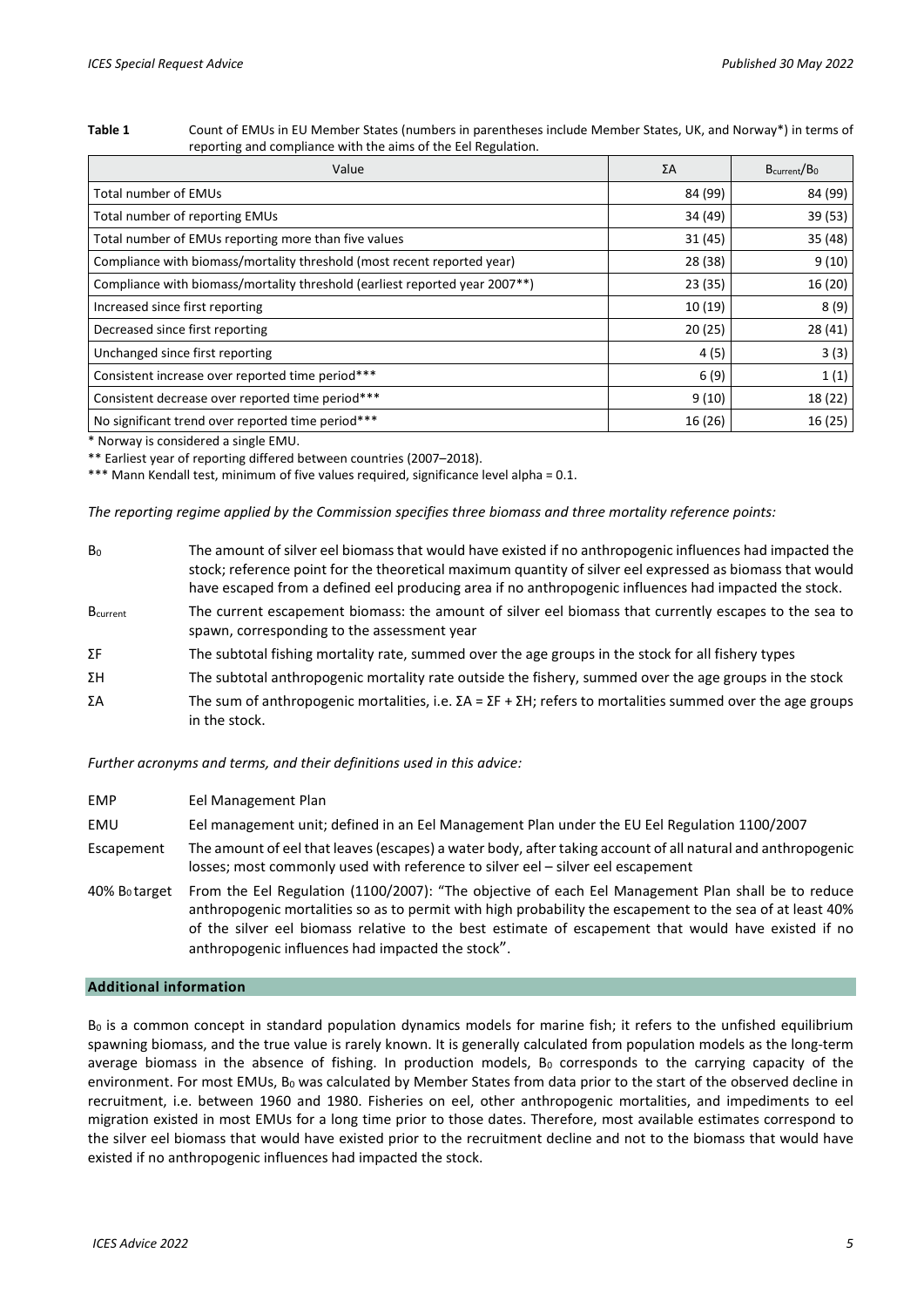There is no standardization for deriving estimates of biomass indicators between EMUs, associated with e.g. consideration of density dependence, definition of the pristine situation, and use of historical data versus modelling. This leads to different methods and assumptions per EMU, and B<sub>0</sub> can therefore not be compared between EMUs. Using a commonly agreed approach would ensure that the ratio between Bcurrent and Bo is comparable among EMUs and MS.

### **Sources and references**

EU. 2007. COUNCIL REGULATION (EC) No 1100/2007 of 18 September 2007 establishing measures for the recovery of the stock of European eel. Official Journal of the European Union, L 248: 17–23. [https://eur-lex.europa.eu/legal](https://eur-lex.europa.eu/legal-content/EN/TXT/?uri=celex%3A32007R1100)[content/EN/TXT/?uri=celex%3A32007R1100](https://eur-lex.europa.eu/legal-content/EN/TXT/?uri=celex%3A32007R1100).

ICES. 2021a. ICES eel data call 2021. Published May 2021. [https://ices-library.figshare.com/articles/report/ICES\\_data\\_call\\_2021\\_for\\_advice\\_on\\_European\\_eel\\_/18600281.](https://ices-library.figshare.com/articles/report/ICES_data_call_2021_for_advice_on_European_eel_/18600281)

ICES. 2021b. European eel (*Anguilla anguilla*) throughout its natural range. *In* Report of the ICES Advisory Committee, 2021. ICES Advice 2021, ele.2737. nea. https://doi.org/10.17895/ices.advice.7752.

ICES. 2022. Workshop for the Technical evaluation of EU Member States' Progress Reports for submission in 2021 (WKEMP3). ICES Scientific Reports, 4:41. 177 pp. https://doi.org/10.17895/ices.pub.19768585

Recommended citation: EU request for technical evaluation of the Eel Management Plan progress reports. In Report of the ICES Advisory Committee, 2022. ICES Advice 2022, sr. 2022.07. <https://doi.org/10.17895/ices.advice.19902958> . The data outputs can be accessed at <https://doi.org/10.17895/ices.data.19869373>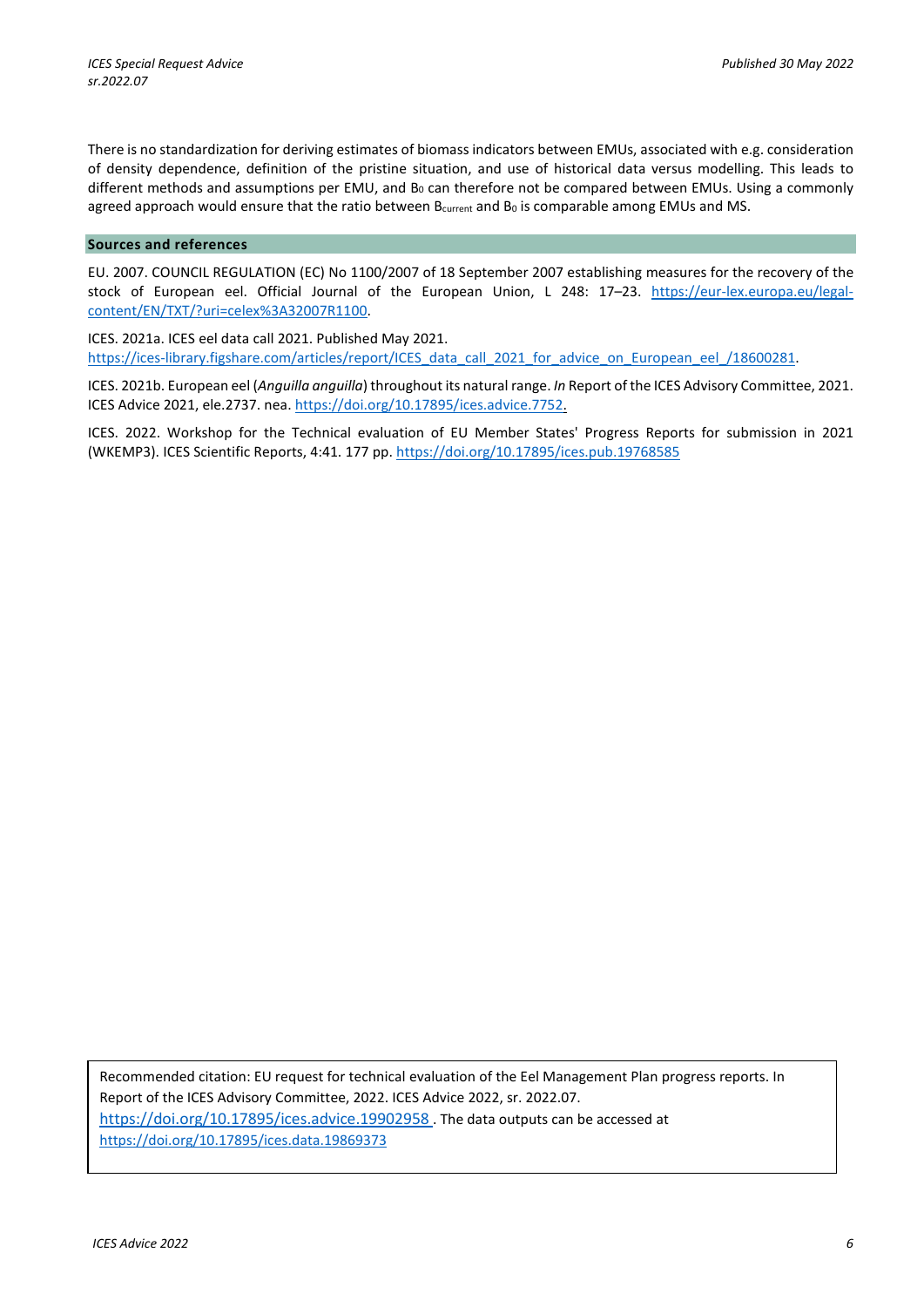

### **Annex**

**Table A1** Summary of stock indicators reported to ICES by Member States and other eel-range states (UK and Norway) in 2021, and the change of stock indicators between the first reporting after 2007 and the most recent reported year (time period may differ between countries and stock indicators, for details see Section 4.3.2 in ICES [2022]). Colour indicates whether stock indicators comply with the management target for biomass ( $B_{\text{current}}/B_0 > 0.4$ ) or the suggested threshold for the sum of anthropogenic mortalities (ΣA < 0.92), or whether it has improved with respect to these targets since implementation (Green = compliance/improved; red = no compliance/not improved; light grey = threshold for mortality is uncertain since escapement biomass is below 40% of pristine escapement; dark grey = data not available). More details about the derivation of these estimates is provided in ICES (2022) and national reports.

|                    | EMU     | Bcurrent/B <sub>0</sub><br>(current) |              | Change in B <sub>current</sub> /B <sub>0</sub> | Change in ΣA   | B <sub>current</sub> /B <sub>0</sub> |                      |
|--------------------|---------|--------------------------------------|--------------|------------------------------------------------|----------------|--------------------------------------|----------------------|
| Country            |         |                                      | ΣA (current) | since                                          | since          | (initial)                            | $\Sigma A$ (initial) |
|                    |         |                                      |              | implementation                                 | implementation |                                      |                      |
| Belgium            | BE_Meus | 0.021                                | 3.204        | $-0.052$                                       | 1.163          | 0.072                                | 2.041                |
|                    | BE_Sche | 0.099                                | 0.173        | $-0.014$                                       | 0.027          | 0.113                                | 0.146                |
|                    | DE Eide | 0.239                                | 0.035        | $-0.629$                                       | $-0.006$       | 0.867                                | 0.041                |
|                    | DE Elbe | 0.147                                | 0.582        | $-0.032$                                       | $-0.730$       | 0.180                                | 1.312                |
|                    | DE_Ems  | 0.113                                | 0.094        | $-0.335$                                       | $-0.019$       | 0.448                                | 0.113                |
| Germany<br>Denmark | DE Maas | 0.014                                | 0.176        | $-0.080$                                       | $-1.156$       | 0.094                                | 1.332                |
|                    | DE Oder | 0.213                                | 0.178        | $-0.082$                                       | $-0.080$       | 0.295                                | 0.258                |
|                    | DE_Rhei | 0.332                                | 0.753        | $-0.365$                                       | $-0.092$       | 0.697                                | 0.845                |
|                    | DE_Schl | 0.523                                | 0.034        | $-0.027$                                       | $-0.027$       | 0.550                                | 0.061                |
|                    | DE Warn | 0.657                                | 0.180        | $-0.471$                                       | 0.047          | 1.128                                | 0.133                |
|                    | DE_Wese | 0.196                                | 0.390        | $-0.235$                                       | $-0.082$       | 0.430                                | 0.472                |
|                    | DK Inla | 0.278                                | 0.168        | $-0.082$                                       | $-0.016$       | 0.360                                | 0.184                |
| Estonia            | EE Narv | 0.744                                | 0.280        | $-0.218$                                       | 0.110          | 0.962                                | 0.170                |
|                    | ES_Anda | 0.021                                | 0.883        | 0.005                                          | $-0.245$       | 0.017                                | 1.128                |
|                    | ES_Astu | 0.075                                | 0.819        | $-0.010$                                       | $-0.122$       | 0.085                                | 0.941                |
|                    | ES Bale | 0.419                                | 0.000        | $-0.236$                                       | $-0.013$       | 0.654                                | 0.013                |
|                    | ES_Basq | 0.073                                |              | $-0.102$                                       |                | 0.174                                |                      |
|                    | ES_Cant | 0.147                                |              | $-0.200$                                       |                | 0.347                                |                      |
| Spain              | ES_Cast | 0.000                                | 0.000        | 0.000                                          |                | 0.000                                | 0.000                |
|                    | ES_Cata | 0.113                                |              | $-0.054$                                       |                | 0.166                                |                      |
|                    | ES_Gali | 0.085                                | 1.784        | $-0.067$                                       | 0.629          | 0.152                                | 1.155                |
|                    | ES_Inne | 0.000                                | 0.000        | 0.000                                          |                | 0.000                                | 0.000                |
|                    | ES_Minh | 0.137                                | 1.690        | 0.115                                          | $-2.030$       | 0.023                                | 3.720                |
|                    | ES_Nava | 0.002                                |              | $-0.176$                                       |                | 0.178                                |                      |
|                    | ES Vale | 0.265                                | 0.233        | $-0.144$                                       | 0.105          | 0.409                                | 0.128                |
|                    | GB_Angl | 0.065                                | 0.974        | $-0.285$                                       | 0.444          | 0.349                                | 0.530                |
|                    | GB Dee  | 0.015                                | 0.728        | $-0.029$                                       | 0.234          | 0.044                                | 0.494                |
|                    | GB Humb | 0.027                                | 2.445        | $-0.183$                                       | 1.214          | 0.210                                | 1.231                |
|                    | GB_Neag | 0.398                                | 0.599        | $-0.037$                                       | $-0.497$       | 0.435                                | 1.096                |
|                    | GB NorE | 0.135                                | 0.000        | $-0.112$                                       |                | 0.247                                | 0.000                |
|                    | GB_Nort | 0.126                                | 0.608        | $-0.544$                                       | 0.207          | 0.669                                | 0.401                |
| UK                 | GB NorW | 0.023                                | 0.853        | $-0.028$                                       | 0.385          | 0.050                                | 0.468                |
|                    | GB_Scot | 0.614                                | 0.204        | 0.130                                          | $-0.009$       | 0.484                                | 0.213                |
|                    | GB_Seve | 0.022                                | 2.585        | $-0.146$                                       | 1.980          | 0.168                                | 0.605                |
|                    | GB_Solw | 0.058                                | 0.260        | $-0.004$                                       | 0.001          | 0.062                                | 0.259                |
|                    | GB_SouE | 0.194                                | 0.441        | $-0.446$                                       | $-0.006$       | 0.639                                | 0.447                |
|                    | GB_SouW | 0.004                                | 3.678        | $-0.042$                                       | 3.091          | 0.047                                | 0.587                |
|                    | GB Tham | 0.226                                | 1.044        | $-0.004$                                       | $-0.089$       | 0.230                                | 1.133                |
|                    | GB Wale | 0.027                                | 0.331        | $-0.013$                                       | 0.020          | 0.040                                | 0.311                |
|                    | IE East | 0.458                                | 0.010        | $-0.062$                                       | $-0.001$       | 0.521                                | 0.011                |
| Ireland            | IE NorW | 0.523                                | 0.090        | 0.109                                          | $-0.039$       | 0.414                                | 0.129                |
|                    | IE Shan | 0.319                                | 0.040        | $-0.147$                                       | 0.010          | 0.465                                | 0.030                |
|                    | IE_SouE | 0.571                                | 0.000        | $-0.101$                                       |                | 0.672                                | 0.000                |
|                    | IE SouW | 0.367                                | 0.000        | $-0.057$                                       | $-0.014$       | 0.424                                | 0.014                |
|                    | IE West | 0.567                                | 0.000        | 0.119                                          |                | 0.447                                | 0.000                |